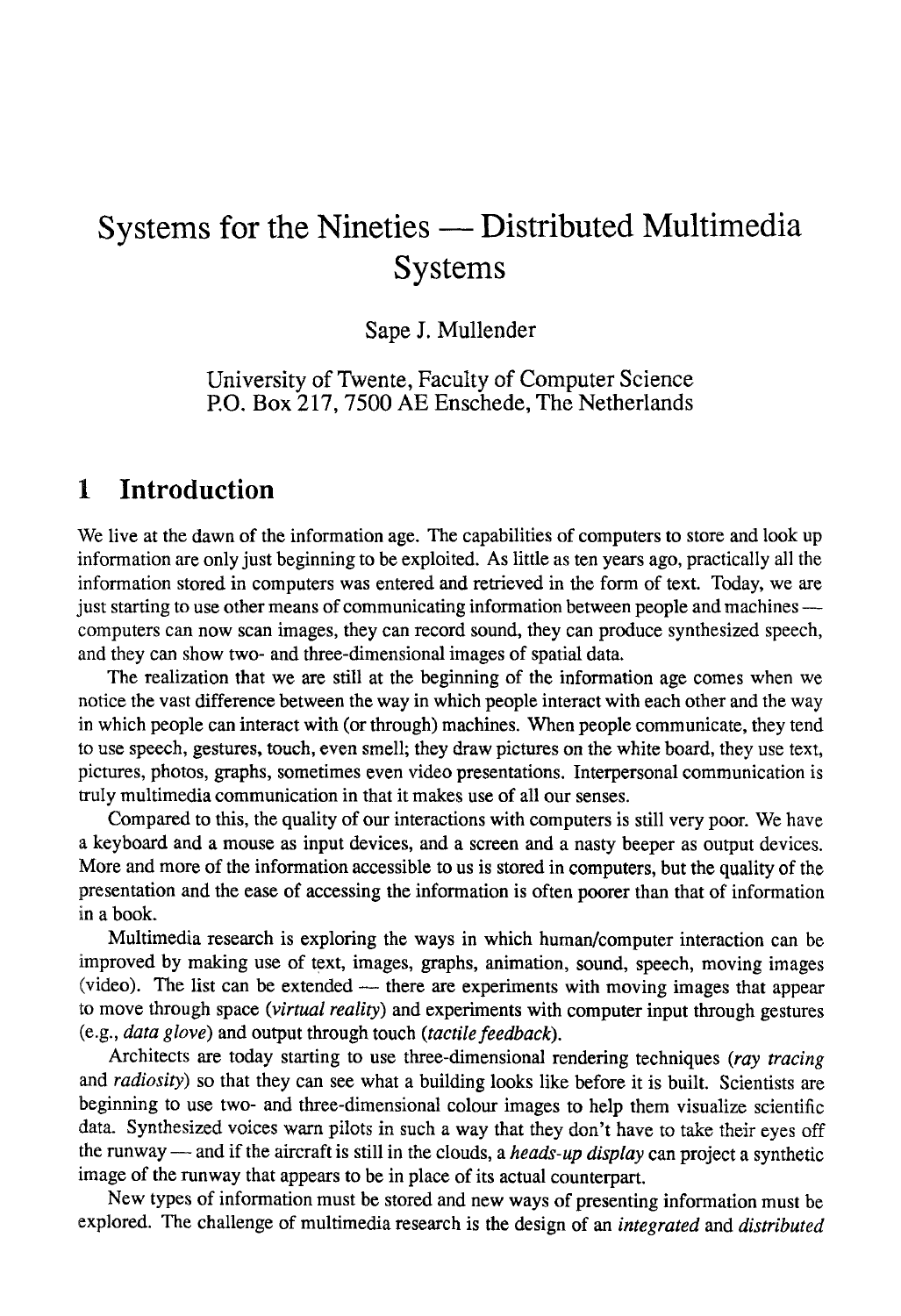multimedia environment. Integration means that different media and different types of information can be manipulated using the same (or very similar) interfaces, that they can be stored in *the* file system, rather than different, specialized ones, and that they can be converted from one type to another.

Thus, a sequence of renderings of a changing three-dimensional scene must be convertible into a video sequence and, similarly, it must be possible to take individual frames out of a video sequence and use them as pictures in a printed document. The interfaces for doing this must be natural and the conversions from one format to another must be automatic, triggered by the type of usage.

Multimedia systems must also be distributed. A user must be able to do the same things anywhere in the system, and access information stored anywhere in the system. The system is responsible for finding the requested data. The user need not know. Only when multimedia systems are distributed in this sense is it possible to truly share information across large geographical areas.

Both integration and distribution still require lots of study. Multimedia projects to date are mostly characterized by the research of multiple media one at a time (e.g., how to combine video communication with a computer system) with relatively little attempt to provide identical treatment of the overlapping properties of different media and the usage of multiple media in some mutual relationship (e.g., browsing through a video show with sound and animation computed on the fly)

The Huygens project at the University of Twente is just starting to investigate some of the design issues in distributed multimedia systems. Because of the expertise in the group and because of its limited size, the project is confined to addressing *systems issues* of distributed multimedia system design: solving the technical problems of getting the right data in the right places with sufficient reliability.

The next section describes the important properties distributed multimedia systems must have. Section 3 discusses research issues that need to be resolved in order to build infrastructural support for these systems and the scientific disciplines needed to do this.

# **2 The Challenge of Multimedia**

We envision that the information systems of the future will provide much better ways for people to store and retrieve information. Currently, computer systems present and store information primarily in the form of text. Documents, such as this one, now contain structural information aiding the typesetting and sometimes very simple line graphics. Pictorial information is hardly handled and moving pictures can only be seen in a few research laboratories.

This will change. The information systems of the future will have:

- **Global information sharing and location transparency.** Almost all advanced development is done in teams. Often, these teams are spread out over several labs, sometimes in different countries. Working together in a team requires access to the same information everywhere, completely up-to-date, in the same way, independent of location. Multimedia systems must be *distributed systems.*
- **Interpersonal communication** over large distances. When communication between people involves information shared via a distributed system, an appropriate communica-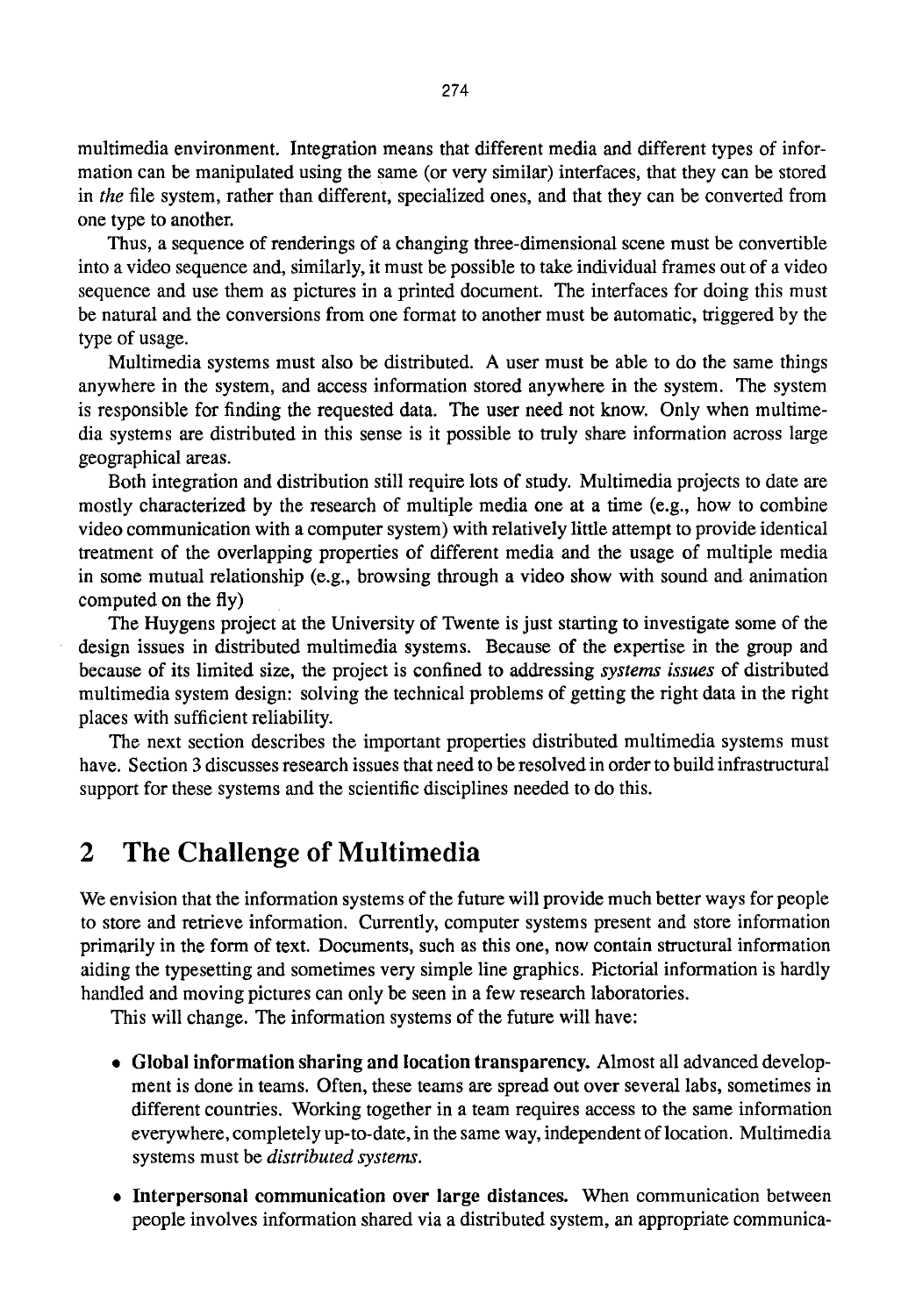tion infrastructure must involve the distributed system. Ideally, people, separated by a large geographical distance, should be able to communicate much as if they are in the same room, in front of the same computer screen. This allows them to talk, see each other's facial expressions and gestures and to manipulate the information stored by the system.

With the help of audio and video devices, multimedia systems can make this possible; they can create a communication channel through which people can communicate by seeing and hearing each other, and by manipulating information on each other's screens. Multimedia systems can make international collaboration projects an order of magniture more efficient, just like the advent of phone has done in the first half of the century and  $-$  to a much lesser extent  $-$  the advent of facsimile has done recently.

- 9 Interfaces usable for the layman. Computer systems are ever more used by people who are not computer professionals. Since, at the same time, man-machine interfaces become more and more sophisticated, a great deal of attention must be paid to making interfaces both simple, logical and natural. These interfaces should be very easy to learn, or, better still, not require any learning. Natural language will play an important r61e, as well as "natural" graphical interfaces, mouse interfaces, keyboard interfaces, etc.
- **<sup>9</sup>**Long-term information storage. Advanced information systems store vast amounts of very valuable information. Many kinds of information will remain important for generations. We may expect that information currently kept in books in libraries will, one day, be stored digitally in electronic libraries. Before librarians will trust digital computer-readable storage, however, ways must be found that guarantee the integrity of the data for many hundreds of years. This is two orders of magnitude longer than current-technology media last.
- Reliability and availability. Given that information systems play an increasingly important r61e in the day-to-day operation of any organization, it must be obvious that these systems have to be very reliable indeed. A system is reliable when it does nothing wrong: it loses no data, it corrupts no data, it makes no errors. It is available if it also works when you want it to. Since storage media are subject to failures, reliability can only be achieved by replicating data; availability can only be achieved by replicating the access path to the data, i.e., by replicating the servers as well.
- **<sup>9</sup>**Full-speed and full-screen video plus high-fidelity stereophonic sound. Video and sound form essential ingredients for interpersonal communication over large distances, but have also proved their worth in teaching, demonstrations, etc. Video and sound must be manipulatable as first-class objects - one must be able to store them and edit them, much like one stores and edits text.
- 9 Animation of two- and three-dimensional data. Most simulations involve data representing space- and time-dependent values. It is very useful to be able to see these values as they change with time. Similarly, the understanding of complex three-dimensional structures can be increased by being able to view them from every angle. For example, architects can look at buildings and show them to clients before they have been built, and high-energy physicists can look at three-dimensional renderings of actual and simulated particle scatterings resulting from proton-antiproton collisions.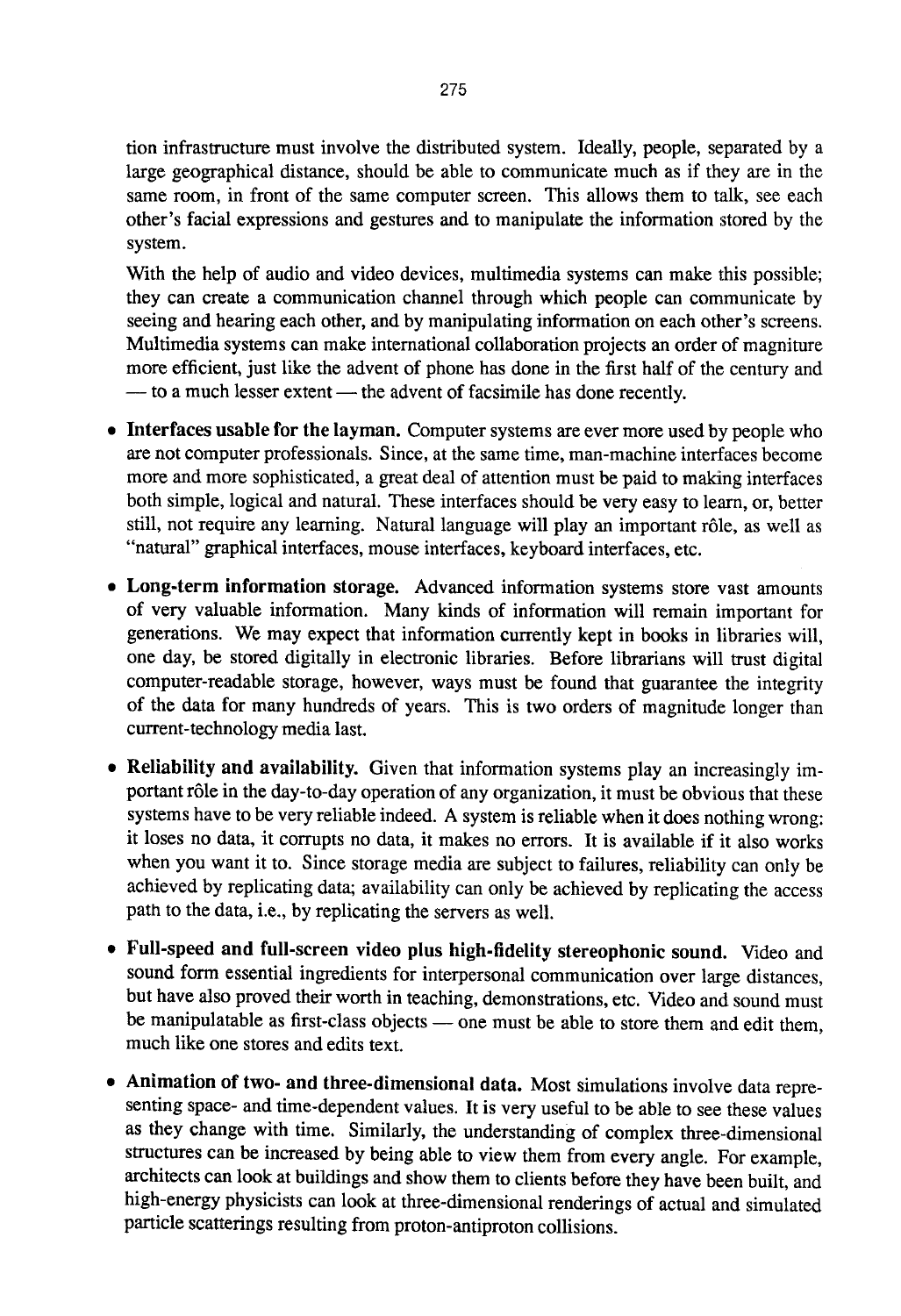• Security. Information systems that form the basis of valuable collaborative work must be secure. This means that information stored in the system can be protected against unauthorized access. To this end, there must be a system-wide authentication system, a global security architecture, and an auditing system. At the same time, distributed systems spanning organizational and national boundaries are bound to have different security policies in different parts of the system. One organization's (lack of a) security policy should, however, never interfere with another's ability to implement a stricter or laxer one.

# **3 Systems Research**

Multimedia systems research addresses the integration of input, storage, retrieval, and output of information in as wide a spectrum of forms as technology allows. Multimedia research is multidisciplinary in character and encompasses research in distributed systems, telecommunication, data bases, real time, computer graphics, digital audio and video, natural language, user interfaces, psychology, education, electronical and mechanical engineering and more. Multimedia research should bring these disciplines together so that cross fertilization can occur and produce results that the individual disciplines could never bring about.

One can distinguish between research on multimedia *applications* and the *systems support*  for multimedia. The applications are, of course, what multimedia systems are really all about, but the applications cannot be built without sufficient systems support. In this section, we discuss research issues in systems infrastructure necessary for multimedia applications.

#### **3.1 Location Transparency**

Multimedia systems will be distributed systems: multiple processing elements and multiple storage servers geographically distributed. An important use of multimedia systems will be for communication between people that are far apart.

*Location transparency* is not having to know where objects or users are. Objects have names and by uttering the name of an object, one obtains access to it. Also, different people in different organizations must be able use the same names to refer to the same objects. Global naming is the basis of global sharing.

This is not altogether trivial in environments where objects and users may migrate and where objects may be replicated for fault-tolerance and performance reasons. And it will become harder as portable computers using wireless network communication become common.

Location transparency requires system-wide agreement on naming, object invocation and security. Multimedia systems, therefore, must be based on *distributed systems* platforms and cannot merely be conceived as collections of autonomous multimedia workstations connected by fast networks and communications standards.

#### **3.2 Storage**

Storage subsystems are the heart of information systems. The storage requirements of distributed multimedia systems are extreme in a number of dimensions: size, speed, flexibility, and reliability.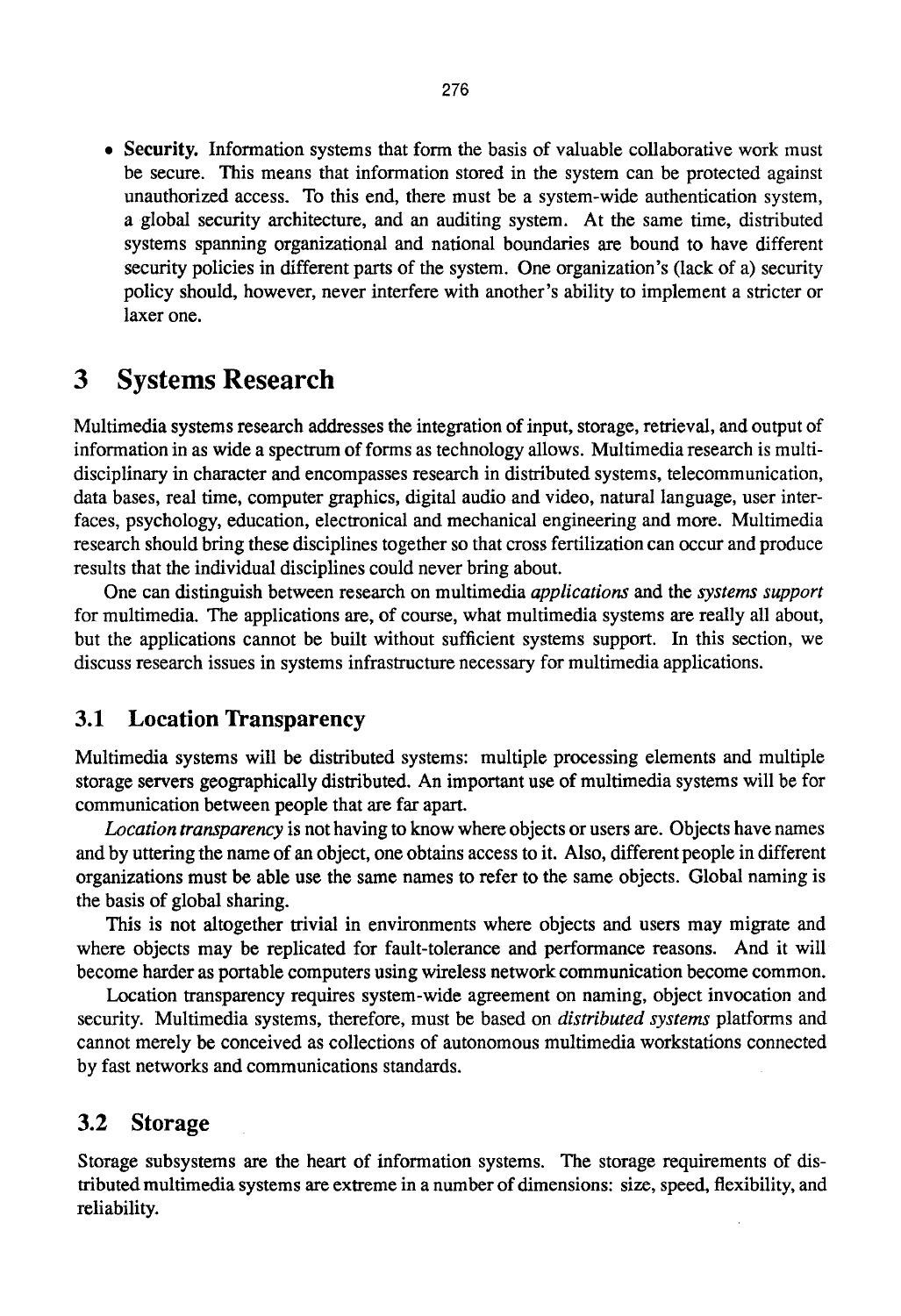Multimedia systems store information ranging from unstructured data, such as plain text, to highly structured, very large complex objects, such as data representing the shape of an aircraft wing. Stored objects vary in size from a few bytes (e.g., a mailbox name) to several terabytes (e.g., a complex cartographic object representing a detailed map of France).

The Hubble Space Telescope produces a gigabyte worth of compressed astronomical observation data every day and is expected to do so for the next fifteen years. This data will be used by astronomers all over the world and, if they can get access to it, they will use long-distance multimedia communication to discuss these observations. One cannot predict where the data will be used and it does not make sense to replicate the data everywhere, nor does it make sense to store all the data in just one place.

While processor speeds have increased dramatically during the last decade, storage devices have become only marginally faster. The increasing speed mismatch has triggered research in new storage structures for file systems and data base systems which rely much more heavily on caching data in main memory.

There is a trend towards designing designing storage systems for structured files which provide better handles on managing data representation differences on different machine architectures. At the same time, there is a trend in database design to leave the inflexible relational database structure and design more flexible complex-object systems. File-system research and data-base research are thus likely to meet each other halfway, providing an opportunity for comparing notes and learning from each other.

Multimedia information is highly structured and needs to be accessed in a type-dependent way. A video sequence, for instance, must be retrieved at a high and constant rate; frames retrieved too late are no longer useful. A hypertext document, in contrast, is retrieved in the order in which the user happens to browse through it, and need not always be retrieved in real time.

The Computer Science Faculty of the University of Twente is involved in two collaborative projects on storage system design; one is a SION-sponsored project with CWI, University of Amsterdam and Free University, called Starfish; the other is a project called Linnæus, partly sponsored by Hewlett-Packard, with HP Laboratories in Palo Alto, California. These two projects are closely related, although they address slightly different goals. Starfish aims at the design and implementation of a distributed *complex-object server,* a storage server intended for storage and retrieval of small and large structured objects, possibly containing pointers to other objects. Complex objects find increasing use in database applications where, at design time, the structure of the objects stored in it are not known. Linnæus aims at extremely large, reliable and fast storage systems that can grow to capacities of tens of terabytes, an order of magnitude larger than exists today. In both of these projects, lhe University of Twente forms the unifying link that allows the two projects to build on each other's results.

#### **3.3 Communication**

A range of communication styles and primitives must be supported in a distributed multimedia system. For isochronoas *communication,* such as needed for sound and moving images, small end-to-end latency is required with little variation; error-free transmission is less important, and retransmissions are useless because they will arrive too late.

For client/server interaction, *remote-procedure call* mechanisms have proven their worth. Modern RPC mechanisms compile communication code directly from *interface-description*